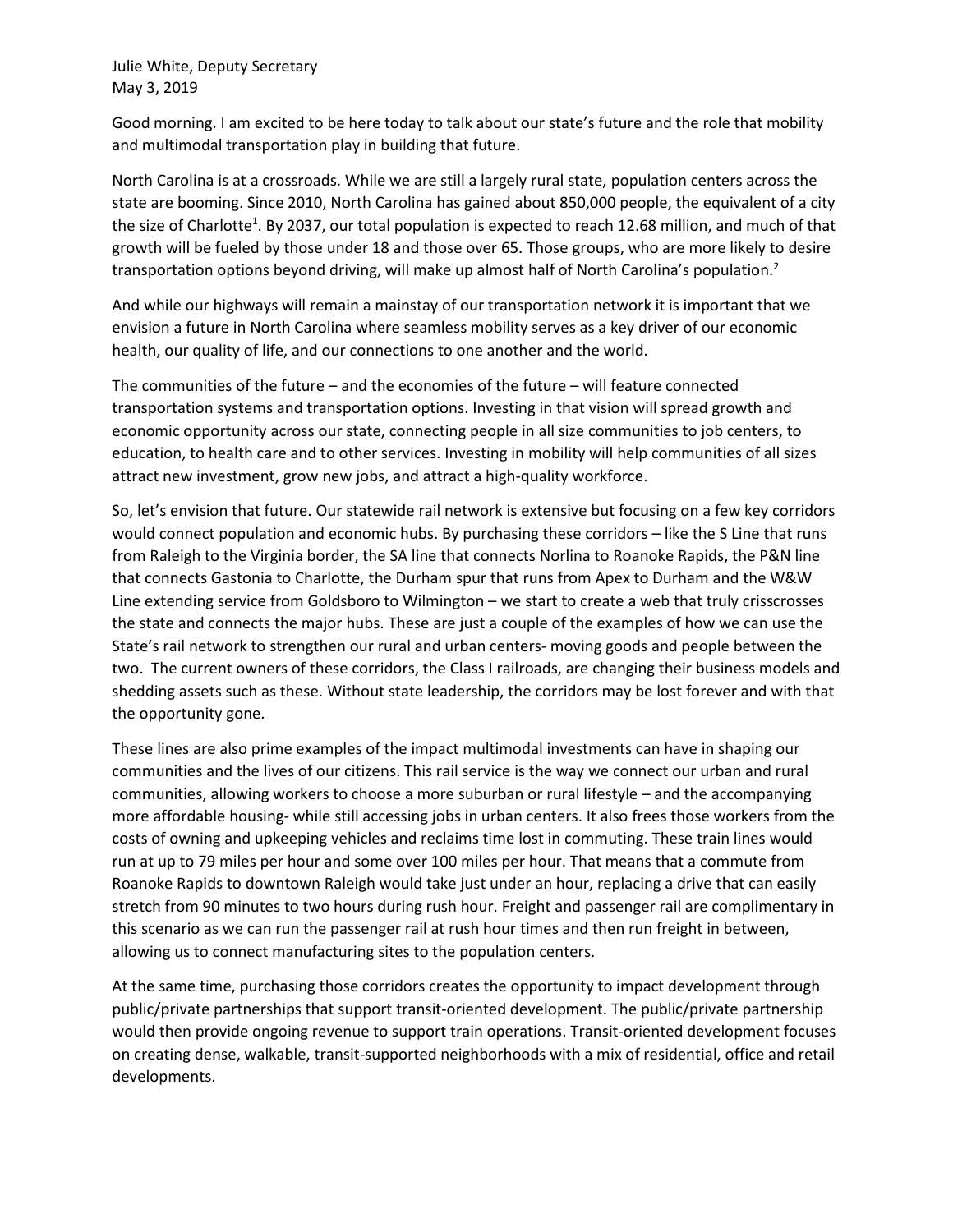Julie White, Deputy Secretary May 3, 2019

Charlotte implemented transit-oriented development along the LYNX Blue Line, transforming neighborhoods like South End from an industrial area with textile mills and warehouse space to one of the hottest residential markets in the country with apartments, shops, restaurants, breweries and offices. Between 2006 and 2018, development along the Blue Line South Corridor attracted more than \$2 billion in investment and another \$500 million was invested in developments around the Blue Line Extension by 2018.<sup>3</sup> We can bring that kind of investment to other parts of North Carolina as well.

Now let's move from the statewide view of connecting communities to how we move around seamlessly within communities. Microtransit is already here and growing in popularity. In 2018, more than twice as many trips—84 million—were taken on shared micromobility – like bikes and scooters – in the U.S. than the year before<sup>4</sup>. Protected bike lanes and walkable streets allow citizens to move around their communities easily, while reducing congestion on roadways and limiting carbon emissions. These tools provide last-mile solutions when people exit transit or rail.

We have a vision where the state has a fleet of AV transit vehicles that come on demand in rural communities to take seniors to doctor appointments or to the grocery store. Where those same vehicles bring families to revitalized downtown centers, supporting arts, entertainment and dining. In fact, we will have 2 Ollis, autonomous transit vehicles, ready to deploy in November. On demand transit allows seniors to age in place, in the communities they have lived in and where they want to stay.

In our vision, we commit to transitioning our buses statewide to an all-electric fleet, which cost less to upkeep and harness the latest technology to reduce carbon emissions. We envision robust electric bus systems in mid-size communities and bustling frequent headway buses and bus rapid transit routes in our urban centers. We envision a future where our transportation network helps build communities – on a human scale – with a sense of place. And we can do this in communities of all sizes. Where we don't see competing modes, but complimentary modes.

And imagine that vision is fueled by technology that makes your trip easy and hassle-free. A single app offers you a way from point A to B where you hop off a train, grab a bus, and then finish with a sidewalk.

Why stop there? Our aviation division is already at the forefront of drone operations and delivery. What if we continue that leadership and grow our ability to move not only products but also people through the air? Not far in the future we will be able to hail an unmanned helicopter to shuttle us between cities through the air, freeing roadways and utilizing the capacity of air space. It seems a little like the Jetsons, but Boeing has already completed the first flight of its autonomous air taxi, and Uber is planning to launch shared air mobility in 2023. To be at the cutting edge of air mobility, we need more revenue and long-term investments.

Air travel on a larger scale is also becoming more important than ever, to connect our people and our cities to the global economy. Even for smaller communities, airports are central to our economic success. North Carolina's 72 publicly-owned airports need more than \$7 billion over the next seven years to accommodate growth and remain competitive. Airports are the front doors to our communities, and we must continue to invest in their improvement and growth in order to continue to compete on the global stage.

And least I forget our ferries, which are our marine highways. Imagine a system of high-speed passenger ferries moving tourists and residents alike between our coastal communities such that we become a